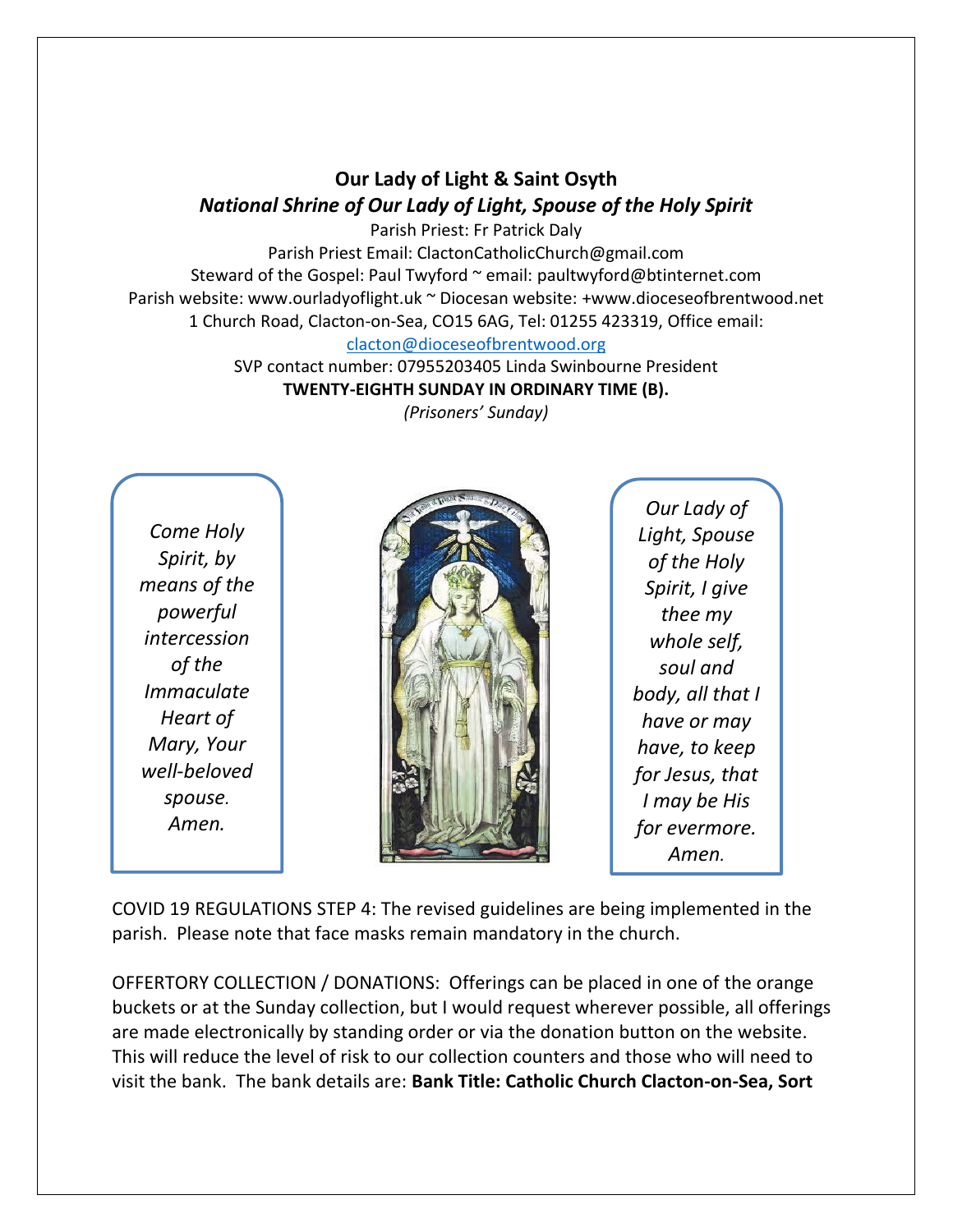**Code 401322, Account Number: 41020463.** Members of the gift-aid scheme should quote their name and gift aid number in the Reference. Funds received last week:

Electronic Offerings £1251.00 of which £977.00 was gift aided.

Collection Offerings £377.01 of which £96.00 was gift aided.

CAFOD Harvest Sunday £92.52

Thank you for your generosity, for Gift Aiding your offerings, and for your support of the Parish. Fr Patrick.

## MARK: 10:17-30

In the Gospel from Mark, Jesus meets a good man who wants to know the will of God for his life. He asks Jesus what must I do to inherit eternal life? He had complied with the Ten Commandments. He had come to Jesus to understand the will of God for his life. 'Jesus looked steadily at him and loved him, and He said, "There is one thing you lack. Go sell everything you own and give the money to the poor and you will have treasure in heaven; then come, follow me"'. This was not what he wanted to hear. 'He went away sad, for he was a man of great wealth'. It is good to have a good job, to have a nice home and to be comfortably well off. Jesus warns us, however, that the acquisition of wealth can be a barrier to our salvation. The acquisition of wealth can prevent us from understanding and completing the will of God in our lives. If we devote our lives totally to our careers and to earning money – these become our Gods. There is no room for God or for others in our lives. Excess wealth makes us feel safe and insulated from the worries of the world. We are in danger of feeling that we do not need God – we can do very nicely on our own. We forget that we came into this world naked, and we will leave this world naked! We are following the wisdom of the world and rejecting the wisdom of God. We will only find true happiness and fulfilment when we are able to understand the will of God for our lives and have the strength and graces to live the will of God. We cannot have the world and God – we must choose one or the other! This is the cost of true discipleship of Jesus Christ. Jesus tells His disciples, and He tells us, "I tell you solemnly, there is no one who has left house, brothers, sisters, father, children or land for my sake and for the sake of the gospel who will not be repaid a hundred times over".

CONFIRMATION PROGRAMME 2022. Any young person wishing to receive the Sacrament of Confirmation in 2022 should make a request in writing to Fr Patrick. To qualify for the 2022 programme, the young person must be currently in Year 9 or above. The family must complete a Parish Registration Form. The closing date for applications is 31st October 2021.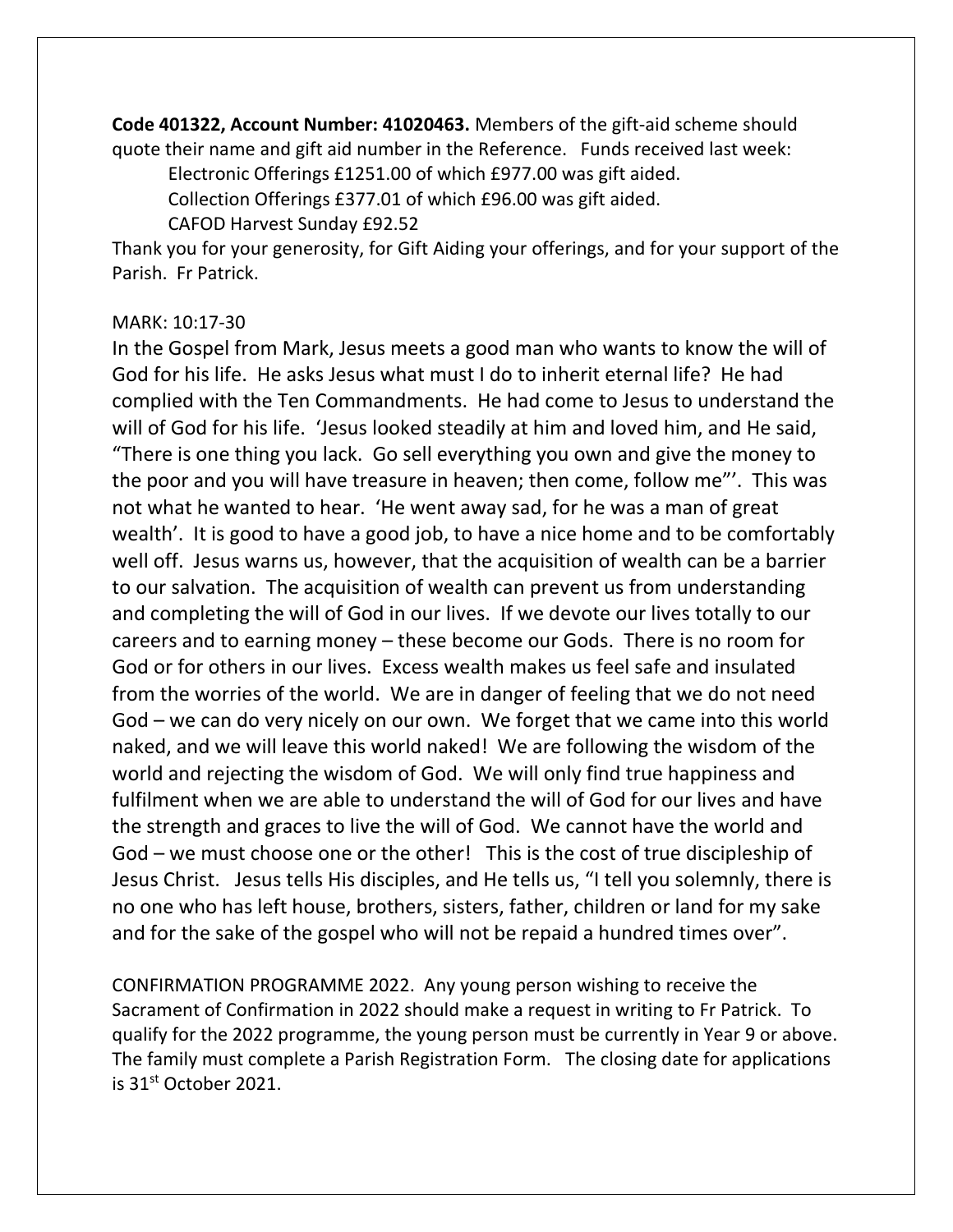FUNERALS: The funeral of Anne-Marie Cox Dec'd will be taking place on Monday 11<sup>th</sup> October. Please pray for the repose of her soul and for her grieving family.

ONLINE RETREAT: Living 'Laudato Si': your parish and your planet 15th to 18th October. Retreat opened by Bishop Alan Williams. Register: [margaret@boarbankhall.org.uk](mailto:margaret@boarbankhall.org.uk)

CALLING ALL RED BOXES: Please bring in any full Red Missio Boxes for collection. The funds need to be banked by  $1<sup>st</sup>$  November. You can leave them with one of the Church Stewards.

CHRISTMAS BAZAAR: There will be a meeting in the Parish Hall immediately after the 10.30 am Sunday Mass. Please come to the meeting if you can help with the day.

RETROUVAILE SUPPORT FOR MARRIAGE COUPLES: The next programme commences weekend 21<sup>st</sup> to 24<sup>th</sup> October. Email: [retrouvailleukinfo@gmail.com](mailto:retrouvailleukinfo@gmail.com) or telephone 07887296983 or 07973880443.

SECOND COLLECTION: This weekend for prisoners and their families.

| Saturday 9 <sup>th</sup> October 2021. | 9.30 am.              | MASS: Jack Plane & Family       |
|----------------------------------------|-----------------------|---------------------------------|
| National Feast of St John              |                       | RIP.                            |
| Henry Newman, Pr.                      |                       |                                 |
| Saturday 9 <sup>th</sup> October 2021. | 11.00 am to 12.00 am. | <b>SACRAMENT OF</b>             |
|                                        |                       | <b>RECONCILIATION:</b>          |
|                                        |                       | Confessions will be heard in    |
|                                        |                       | the Sacristy. Please tell the   |
|                                        |                       | Steward that you wish to go     |
|                                        |                       | to confession.                  |
| Saturday 9 <sup>th</sup> October 2021. | 11.00 am to 1.00 pm.  | Church is open for private      |
|                                        |                       | prayer with Exposition of the   |
|                                        |                       | <b>Blessed Sacrament.</b>       |
| Saturday 9 <sup>th</sup> October 2021. | 12.00 pm.             | THE HOLY ROSARY                 |
| Saturday 9 <sup>th</sup> October 2021. | 6.00 pm.              | MASS: Michael Emmerson &        |
| Vigil of Twenty-Eighth                 |                       | <b>Family Intentions</b>        |
| Sunday in Ordinary Time (B)            |                       | Shane Andrews.                  |
| Sunday 10 <sup>th</sup> October 2021.  | 8.30 am.              | <b>MASS: Matthew &amp; Mary</b> |
| Twenty-Eighth Sunday in                |                       | <b>Whelan Intentions</b>        |
| Ordinary Time (B)                      |                       | Thomas Whelan & Family.         |

## **THIS WEEK'S SERVICES.**